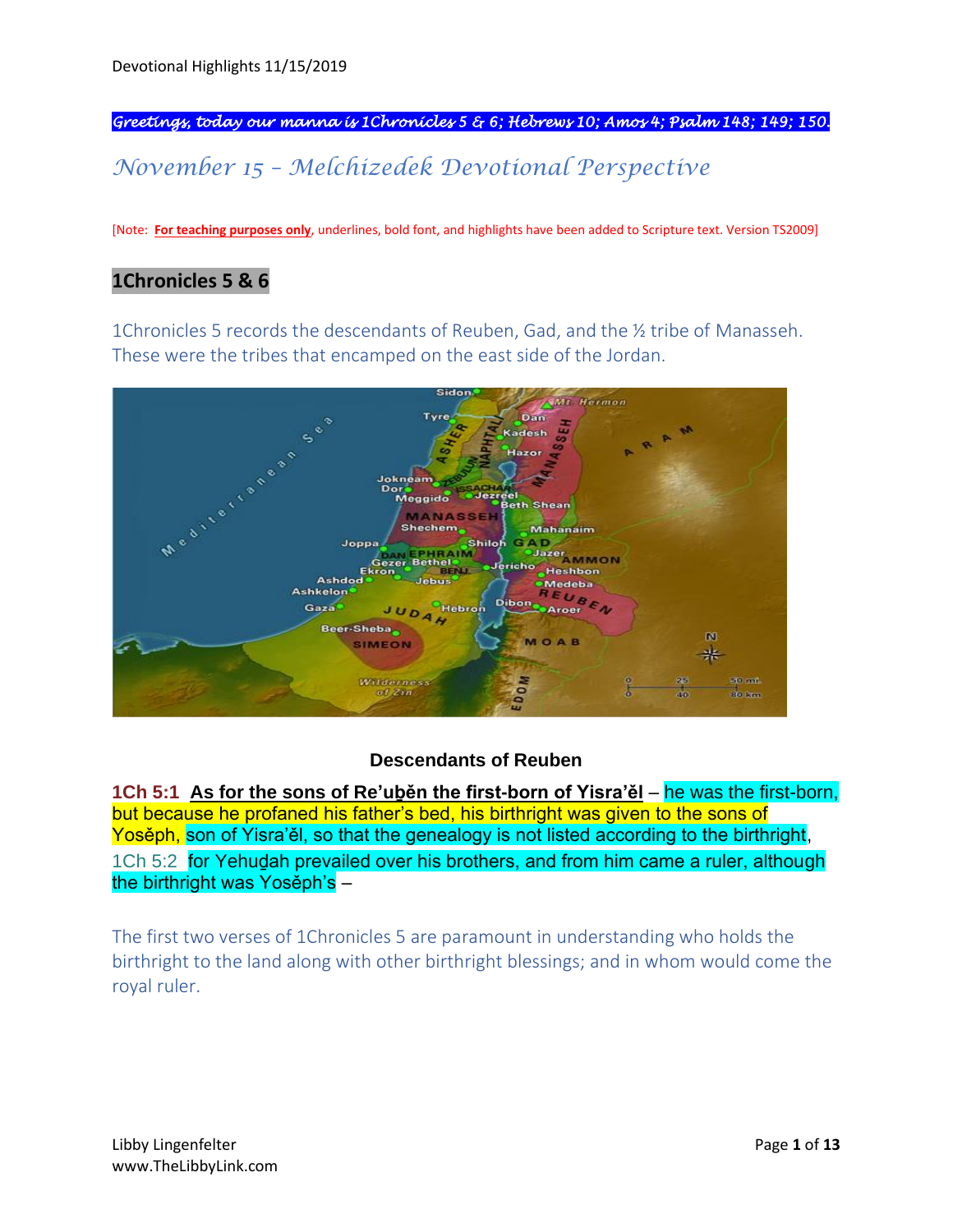"The Sceptre shall not depart from Judah, etc." Gen. 49:10. "For Judah prevailed above his brethren, and of him comes the chief ruler [prince]; but the Birthright is Joseph's," 1 Chron. 5:2.

#### **F. B. Meyer - Genesis 49:1-13 JACOB FORETELLS THE FUTURE OF HIS SONS**

Once more Joseph visited his father's dying-bed. This was the third time and the last. He stood as one of twelve strong bearded men, gathered around the aged form, whose face was shadowed by death, but aglow with the light of prophecy. How intense their silent awe as they heard their names called one by one, by the old man's trembling voice, speaking with difficulty! The character of each was delineated with unerring insight: the outstanding incidents of their past history enumerated and their future forecasted. The scene was an anticipation of the final judgment, where men shall hear their lives reviewed and the sentence passed. Shiloh means Peace-Giver. What a fragrant name for our Lord! What wonder that He shall gather the nations to His cross and throne!

Because Reuben, the first-born, profaned his father's bed, his birthright was given to Joseph, son of Israel, yet from Judah would come the throne of David and the Melchizedek Ruler; Yahusha as King & Priest. The dividing of the 'Scepter' and the 'Birthright' took place just prior to the death of Jacob. The land and other birthright blessings belong to Israel; but the royal Scepter would come through Judah.

1Ch 5:3 the sons of Re'uḇěn the first-born of Yisra'ěl: Ḥanoḵ and Pallu, Ḥetsron and Karmi.

1Ch 5:4 The sons of Yo'ěl: Shemayah his son, Goḡ his son, Shim'i his son,

1Ch 5:5 Miḵah his son, Re'ayah his son, Ba'al his son,

1Ch 5:6 and Be'ěrah his son, whom Tiglath-Pileser sovereign of Ashshur took into exile. He was leader of the Re'uḇěnites.

1Ch 5:7 And his brothers by their clans, when the genealogy of their generations was registered: the chief, Ye'i'ěl, and Zeḵaryahu,

1Ch 5:8 and Bela son of Azaz, son of Shema, son of Yo'ěl, who dwelt in Aro'ěr, as far as Neḇo and Ba'al Me'on.

1Ch 5:9 And he dwelt eastward as far as the entrance of the wilderness from the River Euphrates, because their livestock had increased in the land of Gil'aḏ.

1Ch 5:10 And in the days of Sha'ul they fought against the Haḡrites, who fell by their hand. And they dwelt in their tents over all the eastern part of Gil'ad.

#### **Descendants of Gad**

1Ch 5:11 And the children of Gad dwelt next to them in the land of Bashan as far as Salkah:

1Ch 5:12 Yo'ěl was the chief, Shapham the next, then Ya'anai and Shaphat in Bashan;

1Ch 5:13 and their brothers of their father's house: Miḵa'ěl, and Meshullam, and Sheḇa, and Yorai, and Yakan, and Ziya, and Ěḇer, seven.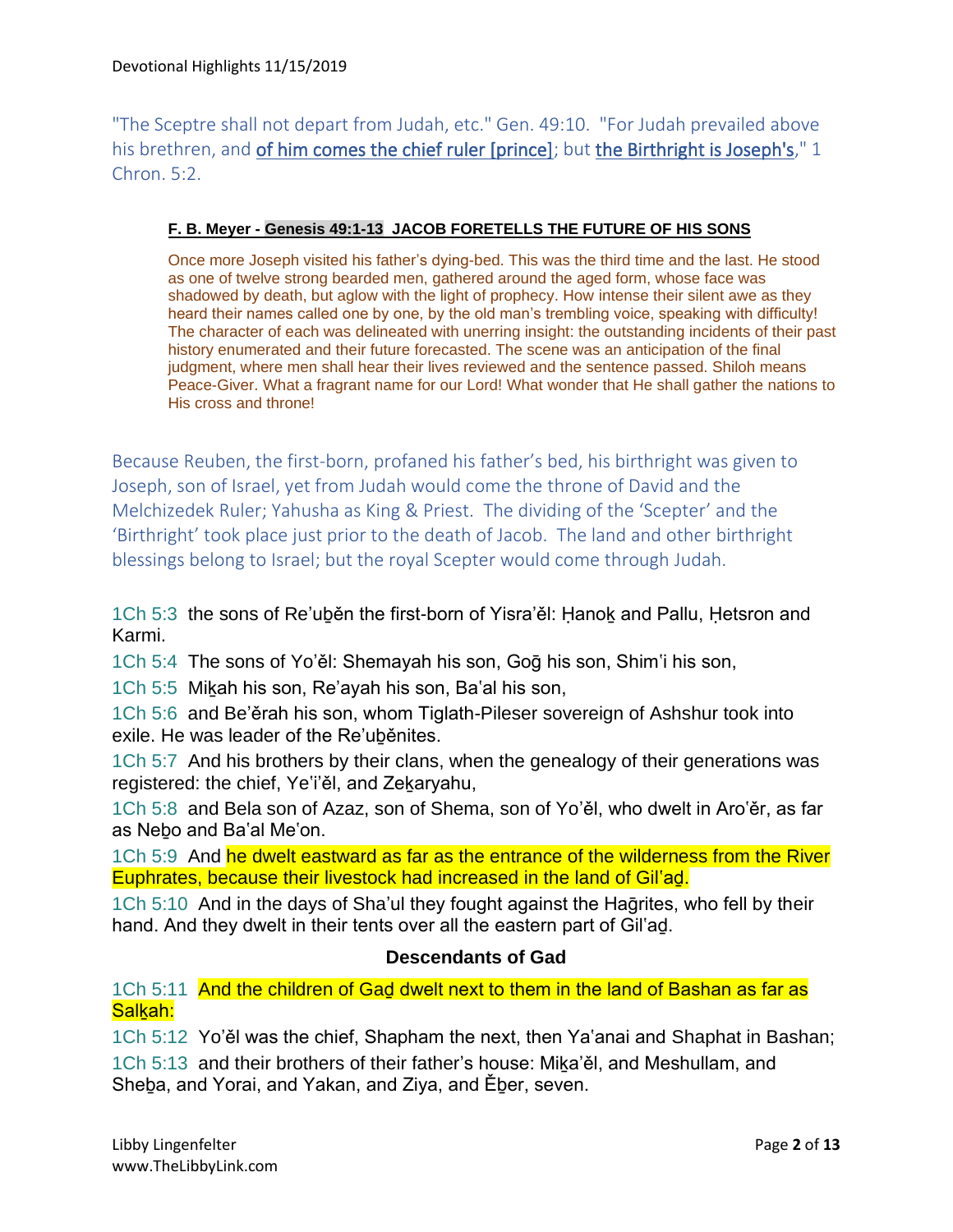1Ch 5:14 These were the children of Abihayil son of Huri, son of Yarowah, son of Gil'ad, son of Mika'ěl, son of Yeshishai, son of Yahdo, son of Buz;

1Ch 5:15 Aḥi son of Aḇdi'ěl, son of Guni, was chief of their father's house.

1Ch 5:16 And they dwelt in Gil'aḏ, in Bashan and in its villages, and in all the open lands of Sharon within their borders.

1Ch 5:17 All these were **registered by genealogies** in the days of Yotham sovereign of Yehuḏah, and in the days of Yaroḇ'am sovereign of Yisra'ěl.

1Ch 5:18 The sons of Re'uḇěn, and the Gaḏites, and half the tribe of Menashsheh had **forty-four thousand seven hundred and sixty brave men, men able to bear shield and sword**, to shoot with the bow, and skilled in battle, going out to the army.

1Ch 5:19 And they fought against the Haḡrites, and Yetur, and Naphish, and Noḏaḇ.

1Ch 5:20 And they were helped against them, and the Haqrites were given into their hand, and all who were with them. For they cried out to Elohim in the battle, and He answered their prayer, because they put their trust in Him.

1Ch 5:21 And they took away their livestock: fifty thousand of their camels, and two hundred and fifty thousand of their sheep, and two thousand of their donkeys, also one hundred thousand of their men,

1Ch 5:22 for many fell dead, because the battle was of Elohim. And they dwelt in their place until the exile.

#### **The Half-Tribe of Manasseh**

1Ch 5:23 And the children of the half-tribe of Menashsheh dwelt in the land. They increased from Bashan to Ba'al Ḥermon, that is, to Senir, or Mount Ḥermon.

1Ch 5:24 And these were the heads of their fathers' houses: Ěpher, and Yishi, and Eli'ěl, and Azri'ěl, and Yirmeyah, Hodawyah, and Yahdi'ěl – mighty brave men, men of name, and heads of their fathers' houses.

1Ch 5:25 **But they trespassed against the Elohim of their fathers, and whored after the mighty ones of the peoples of the land, whom Elohim had destroyed before them**.

1Ch 5:26 **So the Elohim of Yisra'ěl stirred up the spirit of Pul sovereign of Ashshur, even the spirit of Tiglath-Pileser sovereign of Ashshur. And he took the Re'uḇěnites, and the Gaḏites, and the half-tribe of Menashsheh into exile, and brought them to Ḥalaḥ, and Ḥaḇor, and Hara, and the river of Gozan, unto this day.**

# **1Chron 6**

1Chronicles 6 records the descendants of Levi.

#### **Descendants of Levi**

**1Ch 6:1** The sons of Lěwi: Gěreshom, Qehath, and Merari.

1Ch 6:2 And the sons of Qehath: Amram, Yitshar, and Ḥeḇron, and Uzzi'ěl.

1Ch 6:3 And the children of Amram: Aharon, and Mosheh, and Miryam. And the sons of Aharon: Naḏaḇ and Aḇihu, El'azar and Ithamar.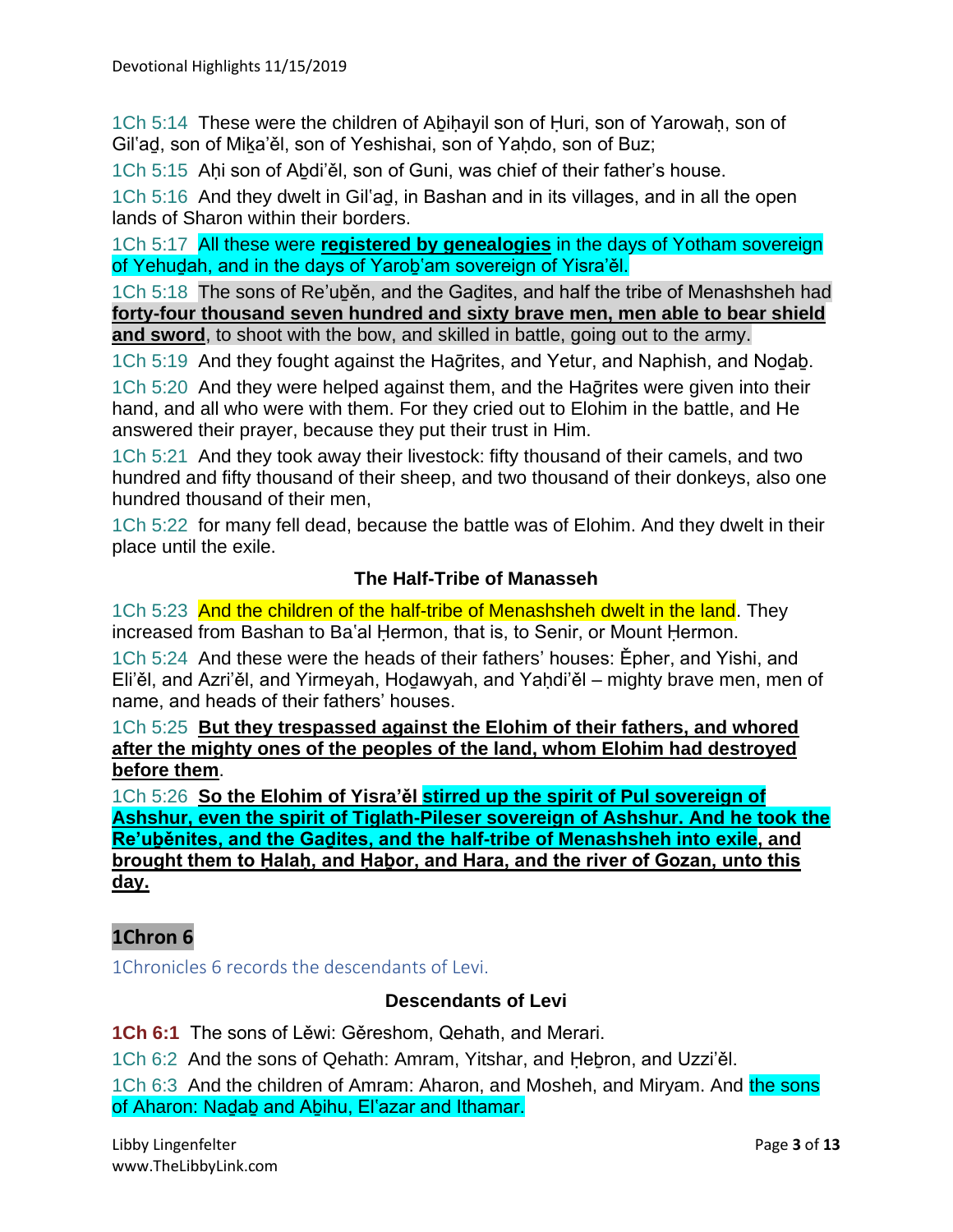1Ch 6:4 El'azar brought forth Pinehas, Pinehas brought forth Abishua;

1Ch 6:5 and Aḇishua brought forth Buqqi, and Buqqi brought forth Uzzi;

1Ch 6:6 and Uzzi brought forth Zerahyah, and Zerahyah brought forth Merayoth;

1Ch 6:7 Merayoth brought forth Amaryah, and Amaryah brought forth Aḥituḇ;

1Ch 6:8 and Aḥituḇ brought forth Tsaḏoq, and Tsaḏoq brought forth Aḥima'ats;

1Ch 6:9 and Ahima'ats brought forth Azaryah, and Azaryah brought forth Yohanan;

1Ch 6:10 and Yohanan brought forth Azaryah – it was he who served as priest in the House that Shelomoh built in Yerushalayim;

1Ch 6:11 and Azaryah brought forth Amaryah, and Amaryah brought forth Aḥituḇ;

1Ch 6:12 and Aḥituḇ brought forth Tsaḏoq, and Tsaḏoq brought forth Shallum;

1Ch 6:13 and Shallum brought forth Ḥilqiyah, and Ḥilqiyah brought forth Azaryah;

1Ch 6:14 and Azaryah brought forth Serayah, and Serayah brought forth Yehotsaḏaq.

1Ch 6:15 And Yehotsaḏaq went away when **יהוה** sent Yehuḏah and Yerushalayim into exile by the hand of Nebukadnetstsar.

1Ch 6:16 The sons of Lěwi: Gěreshom, Qehath, and Merari.

1Ch 6:17 And these are the names of the sons of Gěreshom: Liḇni and Shim'i.

1Ch 6:18 And the sons of Qehath: Amram, and Yitshar, and Ḥeḇron, and Uzzi'ěl.

1Ch 6:19 The sons of Merari: Mahli and Mushi. And these are the clans of the Lěwites according to their fathers:

1Ch 6:20 Of Gěreshom were Liḇni his son, Yaḥath his son, Zimmah his son,

1Ch 6:21 Yo'aḥ his son, Iddo his son, Zeraḥ his son, Ye'atherai his son.

1Ch 6:22 The sons of Qehath: Amminaḏaḇ his son, Qoraḥ his son, Assir his son,

1Ch 6:23 Elqanah his son, Eḇyasaph his son, Assir his son,

1Ch 6:24 Tahath his son, Uri'ěl his son, Uzziyah his son, and Sha'ul his son.

- 1Ch 6:25 And the sons of Elganah: Amasai and Ahimoth.
- 1Ch 6:26 Elganah the sons of Elganah: Tsophai his son, and Nahath his son,
- 1Ch 6:27 Eliyaḇ his son, Yeroḥam his son, Elqanah his son.
- 1Ch 6:28 And the sons of Shemu'ěl: Yo'ěl the first-born, and Aḇiyah the second.
- 1Ch 6:29 The sons of Merari: Maḥli, Liḇni his son, Shim'i his son, Uzzah his son,

1Ch 6:30 Shim'a his son, Ḥaggiyah his son, and Asayah his son.

1Ch 6:31 And these are the men whom Dawid appointed over the service of song in the House of **יהוה**, after the ark came to rest.

1Ch 6:32 And **they were rendering service in song before the dwelling place of the Tent of Appointment, until Shelomoh had built the House of** יהוה **in Yerushalayim**, and they performed their duties according to their ruling.

1Ch 6:33 And these are the ones who stood with their sons: Of the sons of the Qehathites were Hěman the singer, son of Yo'ěl, son of Shemu'ěl,

1Ch 6:34 son of Elqanah, son of Yeroḥam, son of Eli'ěl, son of Towaḥ,

1Ch 6:35 son of Tsuph, son of Elqanah, son of Maḥath, son of Amasai,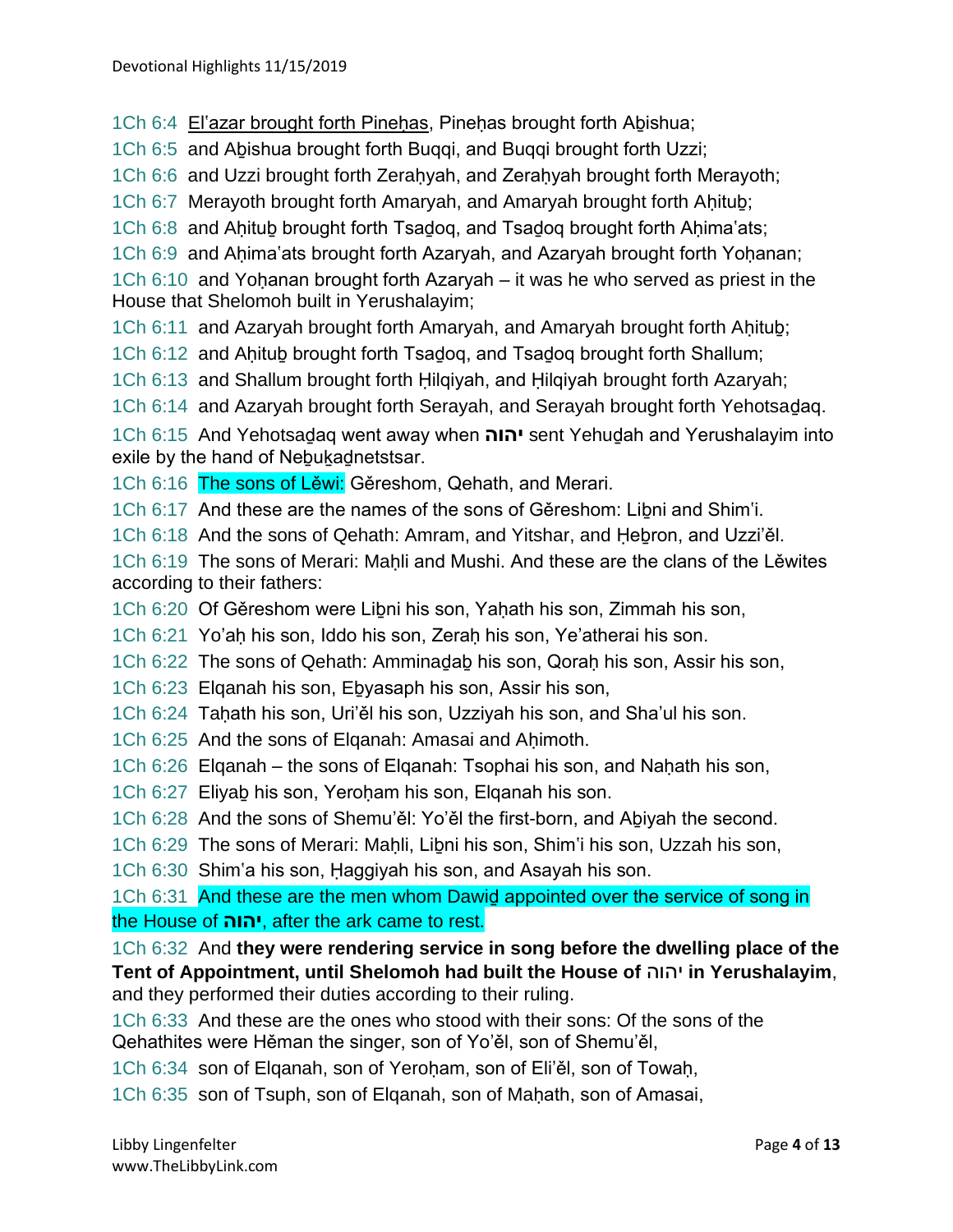1Ch 6:36 son of Elqanah, son of Yo'ěl, son of Azaryah, son of Tsephanyah,

1Ch 6:37 son of Tahath, son of Assir, son of Ebyasaph, son of Qorah,

1Ch 6:38 son of Yitshar, son of Qehath, son of Lěwi, son of Yisra'ěl.

1Ch 6:39 And his brother Asaph, who stood at his right hand, was Asaph son of Bereḵyahu, son of Shim'a,

1Ch 6:40 son of Miḵa'ěl, son of Ba'asěyah, son of Malkiyah,

1Ch 6:41 son of Ethni, son of Zerah, son of Adayah,

1Ch 6:42 son of Ěythan, son of Zimmah, son of Shim'i,

1Ch 6:43 son of Yahath, son of Gěreshom, son of Lěwi.

1Ch 6:44 And their brothers, the sons of Merari, on the left hand, were Ěythan son of Qishi, son of Aḇdi, son of Malluḵ,

1Ch 6:45 son of Ḥashaḇyah, son of Amatsyah, son of Ḥilqiyah,

1Ch 6:46 son of Amtsi, son of Bani, son of Shemer,

1Ch 6:47 son of Maḥli, son of Mushi, son of Merari, son of Lěwi.

1Ch 6:48 And their brothers, the Lěwites, were appointed to every kind of service of the Dwelling Place of the House of Elohim.

1Ch 6:49 But Aharon and his sons offered on the slaughter-place of ascending offering and on the slaughter-place of incense, for all the work of the Most Set-apart Place, and to make atonement for Yisra'ěl, according to all that Mosheh the servant of Elohim had commanded.

1Ch 6:50 **And these are the sons of Aharon**: El'azar his son, Pinehas his son, Aḇishua his son,

- 1Ch 6:51 Buqqi his son, Uzzi his son, Zeraḥyah his son,
- 1Ch 6:52 Merayoth his son, Amaryah his son, Aḥituḇ his son,
- 1Ch 6:53 Tsadoq his son, Ahima'ats his son.

The Levites had dwelling places throughout the settlements.

#### 1Ch 6:54 **And these were their dwelling places throughout their settlements within their borders, of the sons of Aharon, of the clan of the Qehathites, for the lot was theirs.**

1Ch 6:55 And they gave them Ḥeḇron in the land of Yehuḏah, with its surrounding open lands.

1Ch 6:56 But the fields of the city and its villages they gave to Kalěḇ son of Yephunneh.

1Ch 6:57 And to the sons of Aharon they gave the **cities of refuge**: Ḥeḇron, and Libnah with its open lands, and Yattir, and Eshtemoa with its open lands,

1Ch 6:58 and Ḥilěn with its open lands, Deḇir with its open lands,

1Ch 6:59 and Ashan with its open lands, and Běyth Shemesh with its open lands.

1Ch 6:60 And from the tribe of Binyamin: Geḇa with its open lands, and Alemeth with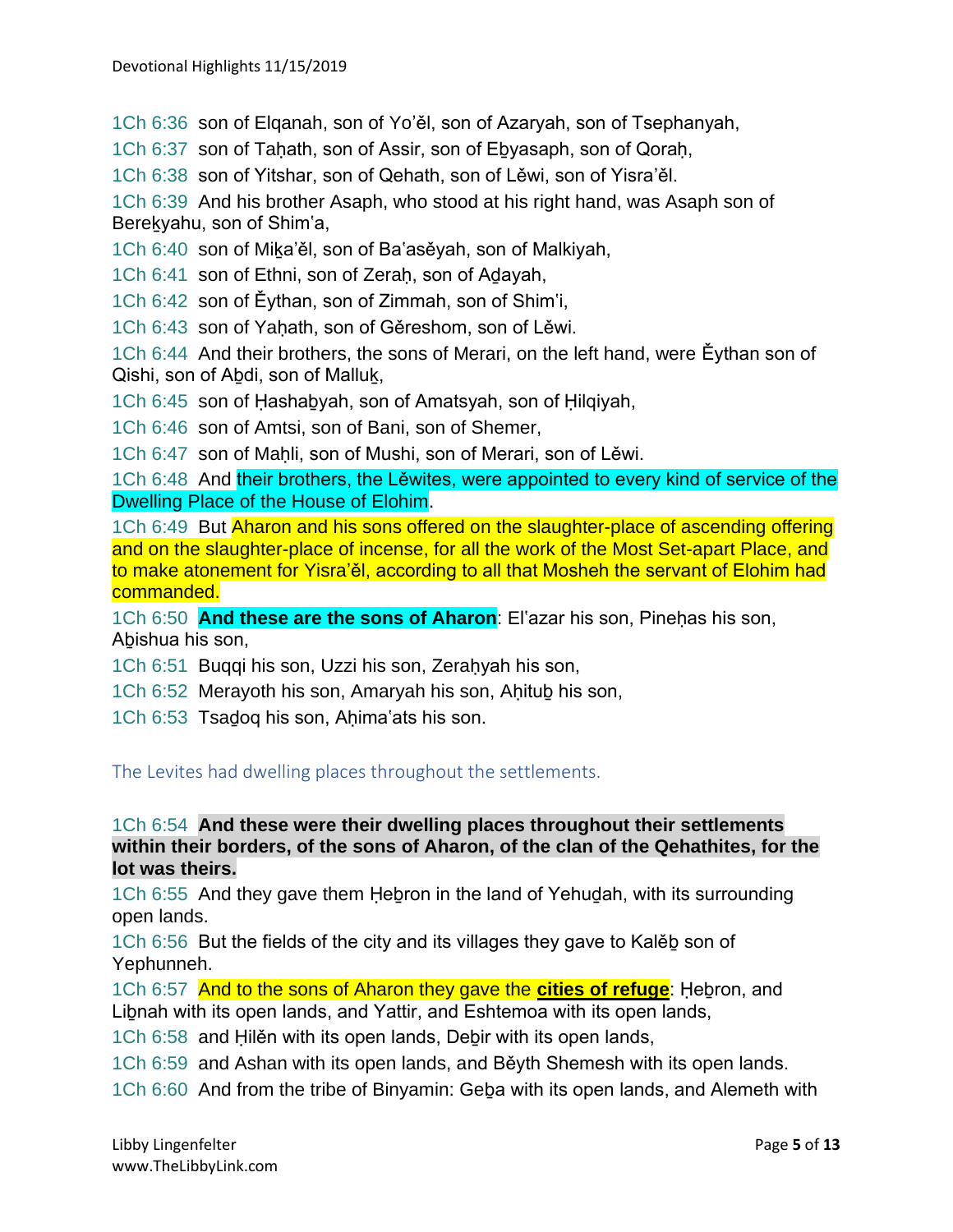its open lands, and Anathoth with its open lands. All their cities among their clans were thirteen.

1Ch 6:61 And to the rest of the clan of the tribe of the Qehathites by lot ten cities from half the tribe of Menashsheh.

1Ch 6:62 And to the sons of Gěreshom, throughout their clans, thirteen cities from the tribe of Yissaskar, and from the tribe of Ashěr, and from the tribe of Naphtali, and from the tribe of Menashsheh in Bashan.

1Ch 6:63 To the sons of Merari, throughout their clans, by lot twelve cities from the tribe of Re'uběn, and from the tribe of Gad, and from the tribe of Zebulun.

1Ch 6:64 So the children of Yisra'ěl gave cities with their open lands to the Lewites.

1Ch 6:65 And they gave by lot from the tribe of the children of Yehuḏah, and from the tribe of the children of Shim'on, and from the tribe of the children of Binyamin these cities which are mentioned by name.

1Ch 6:66 And some of the clans of the sons of Qehath had cities of their borders from the tribe of Ephrayim.

1Ch 6:67 And they gave them the cities of refuge: Sheḵem with its open lands, in the mountains of Ephrayim, and Gezer with its open lands,

1Ch 6:68 and Yoqme'am with its open lands, and Běyth Ḥoron with its open lands,

1Ch 6:69 and Ayalon with its open lands, and Gath Rimmon with its open lands.

1Ch 6:70 And from the half-tribe of Menashsheh: Aněr with its open lands, and Bil'am with its open lands, for the rest of the clan of the sons of Qehath.

1Ch 6:71 From the clan of the half-tribe of Menashsheh the sons of Gěreshom: Golan in Bashan with its open lands and Ashtaroth with its open lands.

1Ch 6:72 And from the tribe of Yissaskar: Qedesh with its open lands, Daberath with its open lands,

1Ch 6:73 Ramoth with its open lands, and Aněm with its open lands.

1Ch 6:74 And from the tribe of Ashěr: Mashal with its open lands, and Aḇdon with its open lands,

1Ch 6:75 and Ḥuqoq with its open lands, and Reḥoḇ with its open lands.

1Ch 6:76 And from the tribe of Naphtali: Qeḏesh in Galil with its open lands, and Ḥammon with its open lands, and Qiryathayim with its open lands.

1Ch 6:77 From the tribe of Zeḇulun the rest of the children of Merari: Rimmon with its open lands and Taḇor with its open lands.

1Ch 6:78 And from beyond the Yarděn of Yeriḥo, on the east side of the Yarděn, from the tribe of Re'uḇěn: Betser in the wilderness with its open lands, and Yahtsah with its open lands,

1Ch 6:79 Qeḏěmoth with its open lands, and Měpha'ath with its open lands.

1Ch 6:80 And from the tribe of Gaḏ: Ramoth in Gil'aḏ with its open lands, and Mahanayim with its open lands,

1Ch 6:81 and Ḥeshbon with its open lands, and Ya'zěr with its open lands.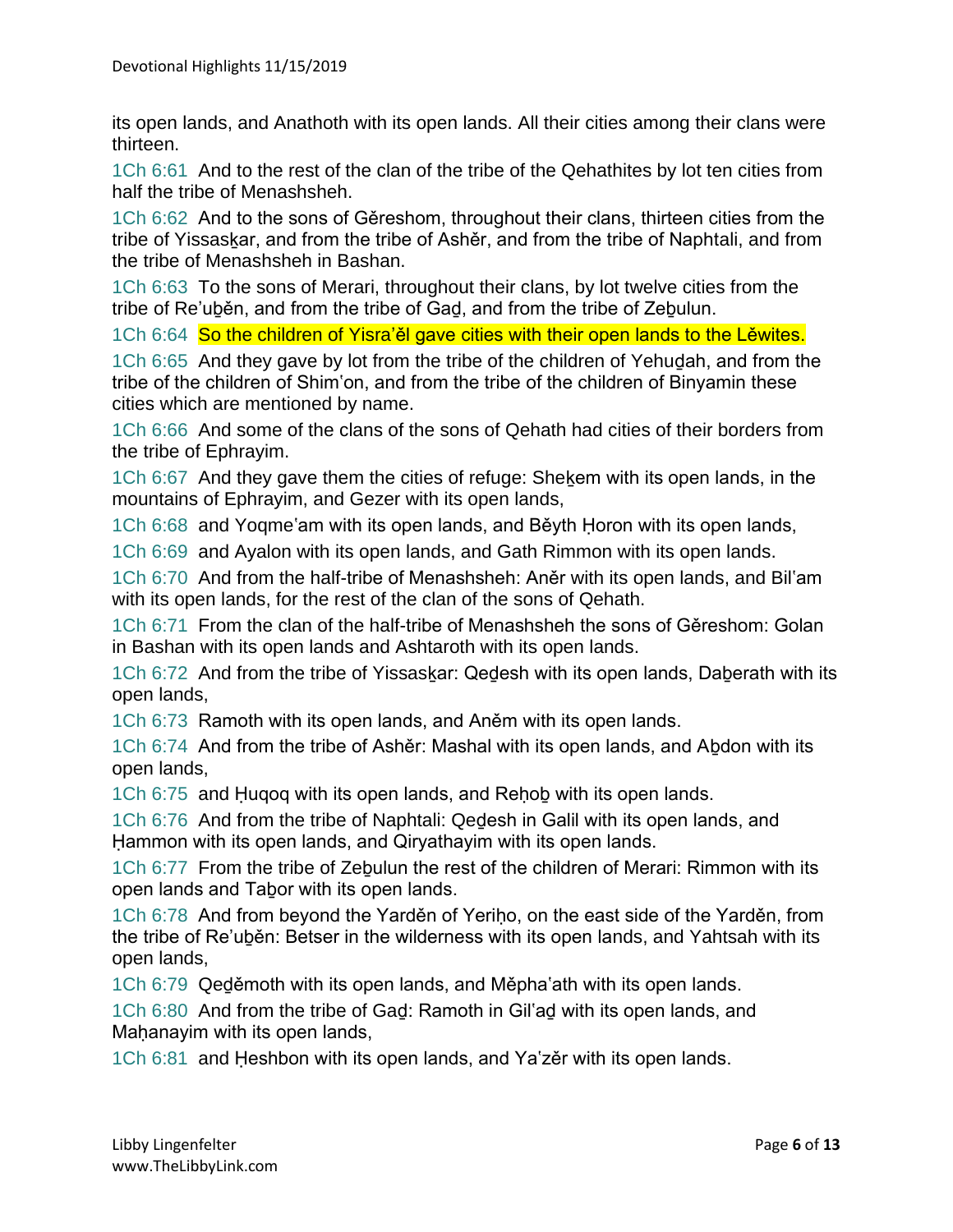# **Hebrews 10**

The Aaronic Levitical Priesthood implementing the Book of the Law, along with the Tabernacle/Temple system, was a parable (Heb. 9:9) or a tutor. They were to learn that the 'earthly' processes of annual sacrifices on Yom Kippur could only 'cover' their sins from year to year but were never able to fully atone and remove their sins as far as the east is from the west.

This intermediary priestly system, YHWH's permissive will not His perfect will, was implemented, UNTIL Yahusha, the Tent (His Body), made without hands would come and shed His precious blood once and for all. Yahusha is The Melchizedek from the tribe of Judah and has elevated the Melchizedek priesthood back to its reigning position.

This was the understanding and meaning to the parable behind the Aaronic Levitical Priesthood and Tabernacle/Temple system; that many, even to this day, sadly do not understand nor see. All of the processes pointed to the coming Messiah. Yahusha is our High Priest of the Melchizedek order and those that have entered the New Covenant ratified by His blood; are made into His kingdom of priests of every tongue, tribe, people, and nation.

# **Yahusha's Sacrifice Once for All**

**Heb 10:1** For the **Torah [Book of the Law]**, having a shadow of the good *matters* to come, and not the image itself of the matters, was never able to make perfect those who draw near with the same slaughter *offerings* which they offer continually year by year.

Heb 10:2 Otherwise, would they not have ceased to be offered? Because those who served, once cleansed, would have had no more consciousness of sins.

Heb 10:3 But in those *offerings* is a reminder of sins year by year.

Heb 10:4 For it is impossible for blood of bulls and goats to take away sins.

Heb 10:5 Therefore, coming into the world, He says, **"Slaughtering and meal offering You did not desire, but a body You have prepared for Me.**

Heb 10:6 **"In ascending offerings and** *offerings* **for sin You did not delight.**

Heb 10:7 **"Then I said, 'See, I come – in the roll of the book it has been written concerning Me – to do Your desire, O Elohim.' "** Psa\_40:6-8.

Heb 10:8 Saying above, **"Slaughter and meal offering, and ascending offerings,**  and *offerings* for sin You did not desire, nor delighted in," **Psa 40:6** which are offered according to the Torah,

Heb 10:9 then He said, "See, I come to do Your desire, O Elohim." **Psa\_40:8** He **takes away the first to establish the second.**

Heb 10:10 **By that desire we have been set apart through the offering of the body**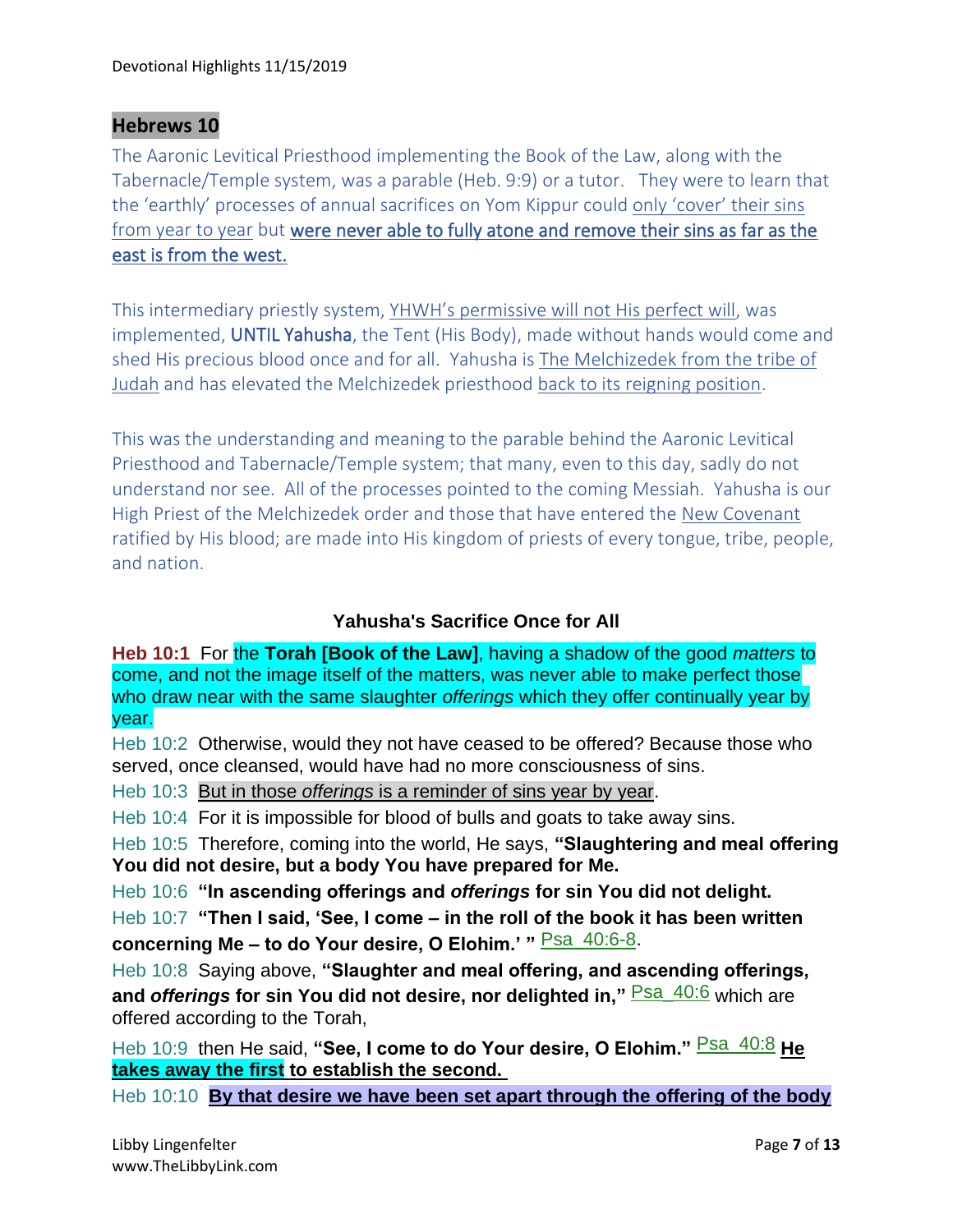#### **of** יהושע **Messiah once for all.**

Heb 10:11 And indeed every priest stands day by day doing service, and repeatedly offering the same slaughter *offerings* which are never able to take away sins.

Heb 10:12 But He, having offered **one slaughter** *offering* **for sins for all time**, sat down at the right hand of Elohim,

Heb 10:13 waiting from that time onward **until His enemies are made a footstool for His feet. Psa 110:1.** 

Heb 10:14 **For by one offering He has perfected for all time those who are being set apart.**

Heb 10:15 And the Set-apart Spirit also witnesses to us, for after having said before,

Heb 10:16 **"This is the covenant that I shall make with them after those days,** 

**says יהוה, giving My laws into their hearts, and in their minds I shall write them,"**a Jer\_31:33. Footnote: aSee also Heb\_8:8-12.

Heb 10:17 and, **"Their sins and their lawlessnesses I shall remember no more."** Jer\_31:34.

Heb 10:18 Now where there is forgiveness of these, there is no longer a slaughter *offering* for sin.

Now, we as His kingdom of priests are to do our Melchizedek priestly duties. We offer up praise, tithes, thanksgiving, and intercessory prayers. We have 'died' to our self-desires and we 'live' for Him.

Heb 10:19 So, brothers, **having boldness to enter into the Set-apart Place by the blood of יהושע**,

Heb 10:20 by **a new and living way** which **He instituted for us, through the veil, that is, His flesh**,

Heb 10:21 and *having* a High Priest over the House of Elohim,

Heb 10:22 let us draw near with **a true heart** in completeness of belief, having **our hearts sprinkled from a wicked conscience and our bodies washed with clean** 

**water.**b Footnote: **b** Eze 36:25.

Heb 10:23 Let us hold fast the confession of our expectation without yielding, for He who promised is trustworthy.

Heb 10:24 And **let us be concerned for one another in order to stir up love and**  good works<sup>C</sup> Footnote <sup>C</sup> Mat 16:27.

Heb 10:25 not forsaking the assembling of ourselves together, as is the habit of some, **but encouraging**, and so much more as you see the day coming near.

Heb 10:26 For if we sin purposely after we have received the knowledge of the truth, there no longer remains a slaughter *offering* for sins,<sup>d</sup> Footnote: <sup>d</sup>See also Heb\_6:6. **This type of sinning is in contrast with sinning ignorantly** – Heb\_9:7, Num\_15:15- 28.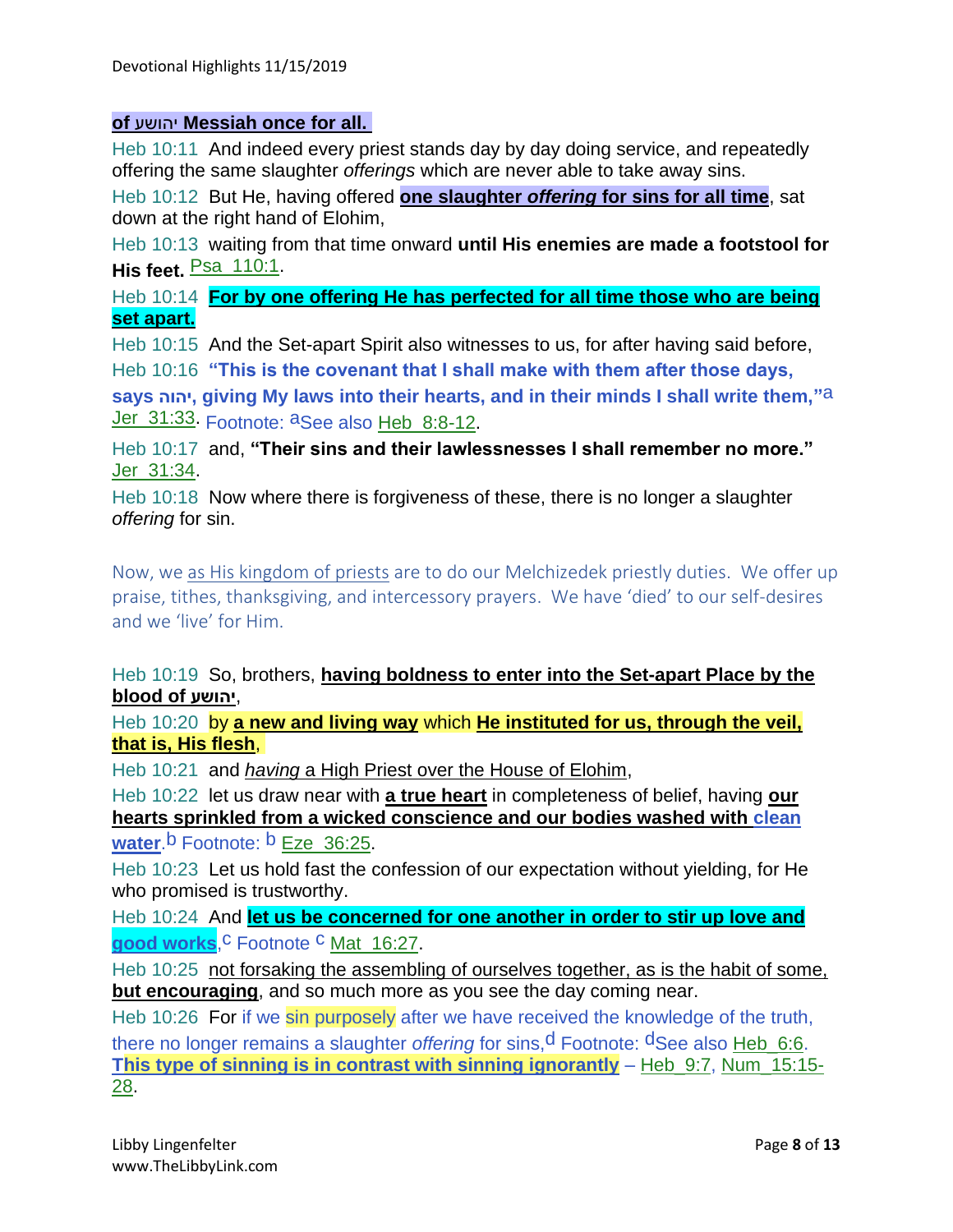Heb 10:27 but some fearsome anticipation of judgment, and **a fierce fire which is**  about to consume the opponents. **Isa\_26:11**.

**Yahusha said: Mat 18:20 "For where two or three are gathered together in My Name, there I am in their midst."**

Heb 10:28 Anyone who has disregarded the Torah of Mosheh [Law of Moses] dies without compassion on the witness of two or three witnesses.

Heb 10:29 **How much worse punishment do you think shall he deserve who has trampled the Son of Elohim underfoot, counted the blood of the covenant by which he was set apart as common, and insulted the Spirit of favour?**

Heb 10:30 For we know Him who has said, **"Vengeance is Mine, I shall repay, says יהוה. "**And again, **"יהוה shall judge His people."** Deu\_32:35-36.

Heb 10:31 It is fearsome to fall into the hands of the living Elohim.

Yahusha laid down His life **once and for all!** We have been washed by His precious blood. Anyone desiring to go back to animal sacrifices for covering sins; would be trampling on the blood of Yahusha's covenant as common. Yahusha removed our sins as far as the east is from the west.

Heb 10:32 But remember the former days, when, after you were enlightened, you endured a great struggle with sufferings.

Heb 10:33 On the one hand you were exposed to reproaches and pressures, and on the other hand you became sharers with those who were so treated,

Heb 10:34 for you sympathized with me in my chains, and you accepted with joy the seizure of your possessions, knowing that you have a better and a lasting possession for yourselves in the heavens.

Heb 10:35 Do not, then, lose your boldness, which has great reward.

Heb 10:36 For you have need of endurance, so that when you have done the desire of Elohim, you receive the promise:

Heb 10:37 **"For yet a little while – He who is coming shall come and shall not delay."**

Heb 10:38 **"But the righteous shall live by belief, but if anyone draws back, my being has no pleasure in him."** Hab\_2:3-4.

Heb 10:39 **But we are not of those who draw back to destruction, but of belief to the preservation of life.**

**Amos 4** YHWH had done all He could do for Israel.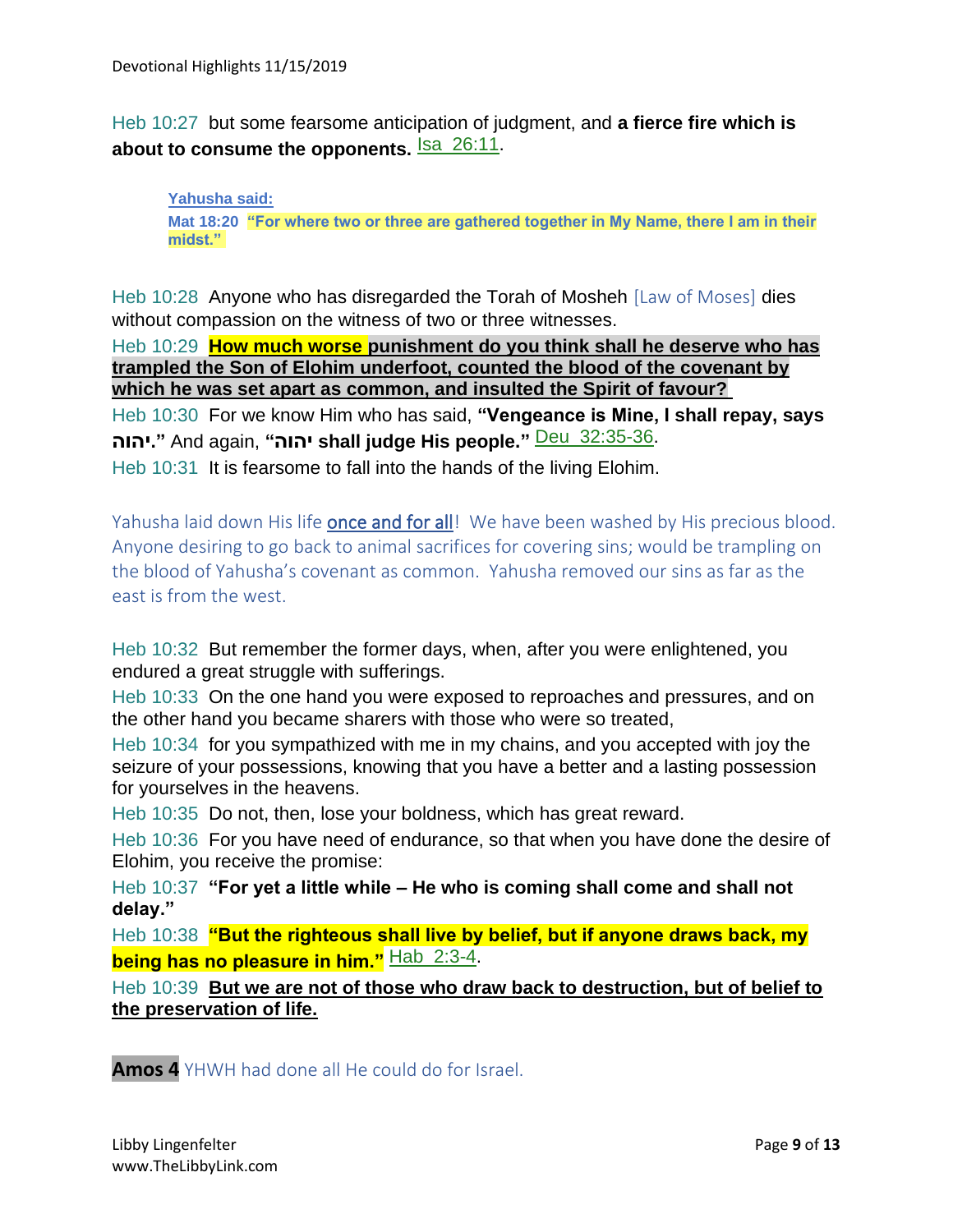**Amo 4:1** Hear this word, **you cows of Bashan**, who are on the mountain of Shomeron, who are oppressing the poor, who are crushing the needy, who are saying to their masters, "Bring wine, let us drink!"

Amo 4:2 The Master **יהוה** has sworn by His set-apartness,

- $\ddotplus$  "See, days are coming upon you when He shall take you away with hooks, and your descendants with fish-hooks,
	- o Amo 4:3 and let you go out at the breaches, each woman before her, and you shall be cast out toward Harmon," declares **יהוה**.
- $\ddot$  Amo 4:4 "Come to Běyth Ěl and transgress, to Gilgal, increase transgression. And bring your slaughterings every morning, your tithes every three days.
- $\downarrow$  Amo 4:5 "And burn an offering of thanksgiving with leaven, proclaim voluntary offerings, loudly. For you have loved this, you children of Yisra'ěl!" declares the .**יהוה** Master

÷

Adam Clarke's Commentary on Amos 4:4-5 concisely sums up their fallen state. Ponder if you see any correlations to present day acts and observances.

**Amos 4:4 Come to Beth-el and transgress -** Spoken ironically. Go on to worship your calves at Beth-el; and multiply your transgressions at Gilgal; the very place where I rolled away the reproach of your fathers, by admitting them there into my covenant by circumcision. A place that should have ever been sacred to me; but you have now desecrated it by enormous idolatries. Let your morning and evening sacrifices be offered still to your senseless gods; and continue to support your present vicious priesthood by the regular triennial tithes which should have been employed in my service; and: -

**Amos 4:5 Over a sacrifice of thanksgiving -** To the senseless metal, and the unfeeling stock and stone images, from which ye never did, and never could receive any help. Proceed yet farther, and bring free-will offerings; testify superabundant gratitude to your wooden and metallic gods, to whom ye are under such immense imaginary obligations! Proclaim and publish these offerings, and set forth the perfections of the objects of your worship; and see what they can do for you, when I, Jehovah, shall send drought, and blasting, and famine, and pestilence, and the sword among you.

#### 'But you did not turn back to Me'

#### **Israel Has Not Returned to YHWH**

Amo 4:6 "And I also gave you cleanness of teeth in all your cities, and lack of bread in all your places. But you did not turn back to Me," declares **יהוה**.

Amo 4:7 "And I also withheld rain from you, three new *moons* before the harvest. Then I would send rain on one city, and on another city I would not send rain. One part was rained upon, and where it did not rain the part would dry up.

Amo 4:8 "Then two or three cities would wander to another city to drink water, but they were not satisfied. But you did not turn back to Me," declares **יהוה**.

Amo 4:9 "I have stricken you with blight and with mildew. The creeping locust devoured your many gardens, and your vineyards, and your fig trees, and your olive trees. But you did not turn back to Me," declares **יהוה**.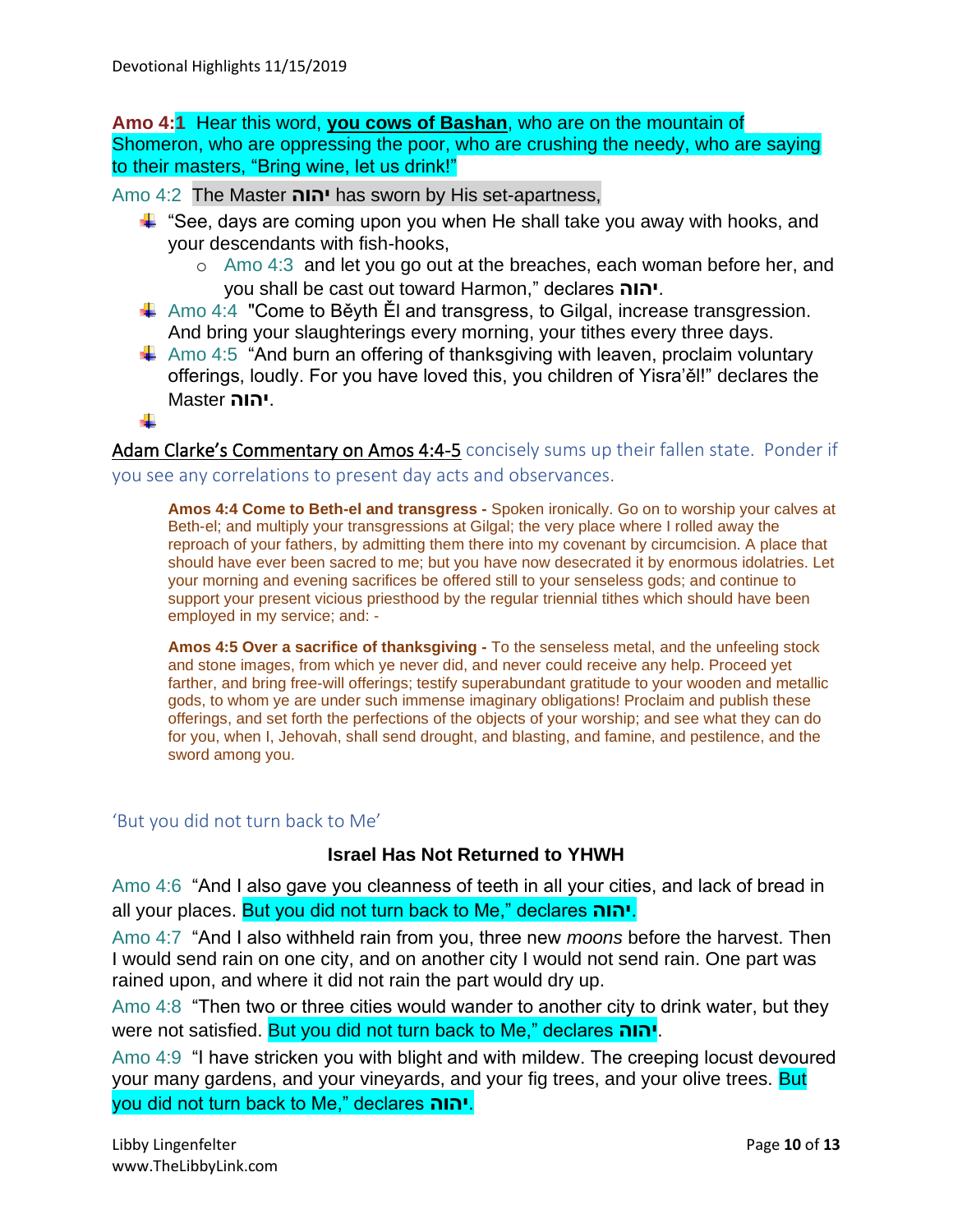Amo 4:10 "I have sent among you a plague in the way of Mitsrayim. I have killed your young men with a sword, along with your captured horses. And I made the stench of your camps come up into your nostrils. But you did not turn back to Me," declares **יהוה**.

Amo 4:11 "I have overthrown some of you, as Elohim overthrew Sedom and Amorah, and you were like a burning stick plucked from the burning. But you did not turn back to Me," declares **יהוה**.

Amo 4:12 "**Therefore I am doing this to you, O Yisra'ěl**. And because I do this to you, prepare to meet your Elohim, O Yisra'ěl!"

Amo 4:13 For look, He who forms mountains, and creates the wind, and who declares to man what His thought is, and makes the morning darkness, and who treads the high places of the earth, **יהוה** Elohim of hosts is His Name.

# **Psalms 148**

Praise Yah! Praising Yah is not only for man but all His creation! We may not be able to hear or understand how all creation praises Him; but YHWH does. Occasionally, YHWH gives us a glimpse into knowing that creation has more awareness than we can imagine!

- **Num 22:28** Then **יהוה** opened the mouth of the donkey, and she said to Bil'am, "What have I done to you, that you have stricken me these three times?" 29 And Bil'am said to the donkey, "Because you have mocked me. I wish there were a sword in my hand, for I would have killed you by now!" 30 And the donkey said to Bil'am, "Am I not your donkey on which you have ridden, ever since I became yours, to this day? Was I ever known to do so to you?" And he said, "No."
- **Isa 55:12** "For with joy you go out, and with peace you are brought in the mountains and the hills break forth into singing before you, and all the trees of the field clap the hands.
- **Hab 2:11** "For a stone from the wall cries out, and a beam from the timbers answers it.
- **Luk 19:40** But He answering, said to them, "I say to you that if these shall be silent, the stones would cry out."
- **Job 12:7** But now ask the beasts, and they teach you; and the birds of the heavens, and they declare it to you; 8 or speak to the earth, and it teaches you; and the fish of the sea inform you. 9 Who among all these does not know that the hand of **יהוה** has done this,10 in whose hand is the life of all that live, and the breath of all mankind?
- **Psa 96:11** Let the heavens rejoice, and let the earth be glad; Let the sea roar, and all that fills it; 12 Let the field exult, and all that is in it. Let all the trees of the forest then shout for joy,
- **Job 37:15** Do you know when Eloah placed them, and caused the lightning of His cloud to shine? 16 Do you know the balancing of the clouds, the wonders of the One perfect in knowledge?
- **Isa 43:20** "The beast of the field esteems Me, the jackals and the ostriches, because I have given waters in the wilderness and rivers in the desert, to give drink to My people, My chosen,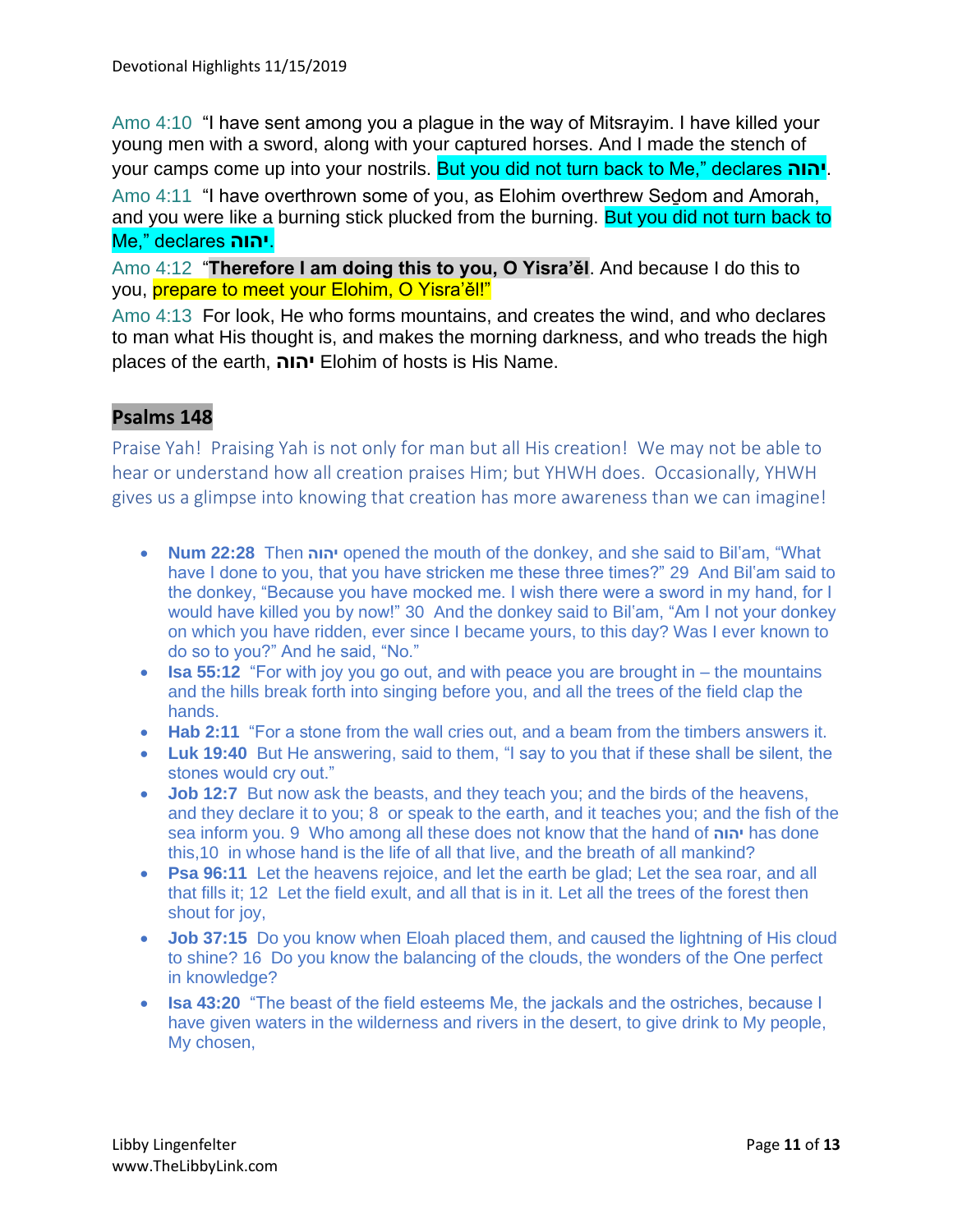#### **Praise the Name of YHWH**

**Psa 148:1 Praise Yah! Praise** יהוה **from the heavens**, Praise Him in the heights!

Psa 148:2 Praise Him, all His messengers; Praise Him, all His hosts!

Psa 148:3 Praise Him, sun and moon; Praise Him, all you stars of light!

Psa 148:4 Praise Him, heavens of heavens, And you waters above the heavens!

Psa 148:5 Let them praise the Name of **יהוה**, For He commanded and they were created.

Psa 148:6 And He established them forever and ever, He gave a law and they pass not beyond.

Psa 148:7 **Praise** יהוה **from the earth,** You great sea creatures and all the depths,

Psa 148:8 Fire and hail, snow and clouds, Stormy wind that does His word,

- Psa 148:9 The mountains and all hills, Fruit tree and all cedars,
- Psa 148:10 Wild beasts and all cattle, Creeping creatures and flying birds,
- Psa 148:11 Sovereigns of the earth and all peoples, Rulers and all judges of the earth,

Psa 148:12 Both young men and maidens, Old men and children.

Psa 148:13 Let them praise the Name of **יהוה**, For His Name alone is exalted, His splendor is above the earth and heavens.

#### Psa 148:14 **He also lifts up the horn of His people, The praise of all His lovinglycommitted ones; Of the children of Yisra'ěl, A people near to Him. Praise Yah!**

# **Psalms 149**

Let all that has breath praise Yah. Praise Yah! We can never praise Him enough!

#### **Sing to YHWH a New Song**

**Psa 149:1 Praise Yah! Sing to** יהוה **a new song, His praise in an assembly of lovinglycommitted ones.**

Psa 149:2 Let Yisra'ěl rejoice in their Maker; Let the children of Tsiyon exult in their Sovereign.

Psa 149:3 Let them praise His Name in a dance; Let them sing praises to Him with the tambourine and lyre.

Psa 149:4 For **יהוה** takes pleasure in His people; He embellishes the meek ones with deliverance.

Psa 149:5 Let the lovingly-committed ones exult in esteem; Let them sing aloud on their beds.

Psa 149:6 Let the exaltation of Ěl be in their mouth, And a two-edged sword in their hand,

Psa 149:7 To execute vengeance on the nations, Punishments on the peoples;

Psa 149:8 To bind their sovereigns with chains, And their nobles with iron bands;

Psa 149:9 To execute on them **the written right-ruling**; A splendor it is for all His lovinglycommitted ones. Praise Yah!

#### **Psalms 150**

**Let Everything Praise YHWH**

**Psa 150:1 Praise Yah! Praise Ěl in His set-apart place**; Praise Him in His mighty expanse!